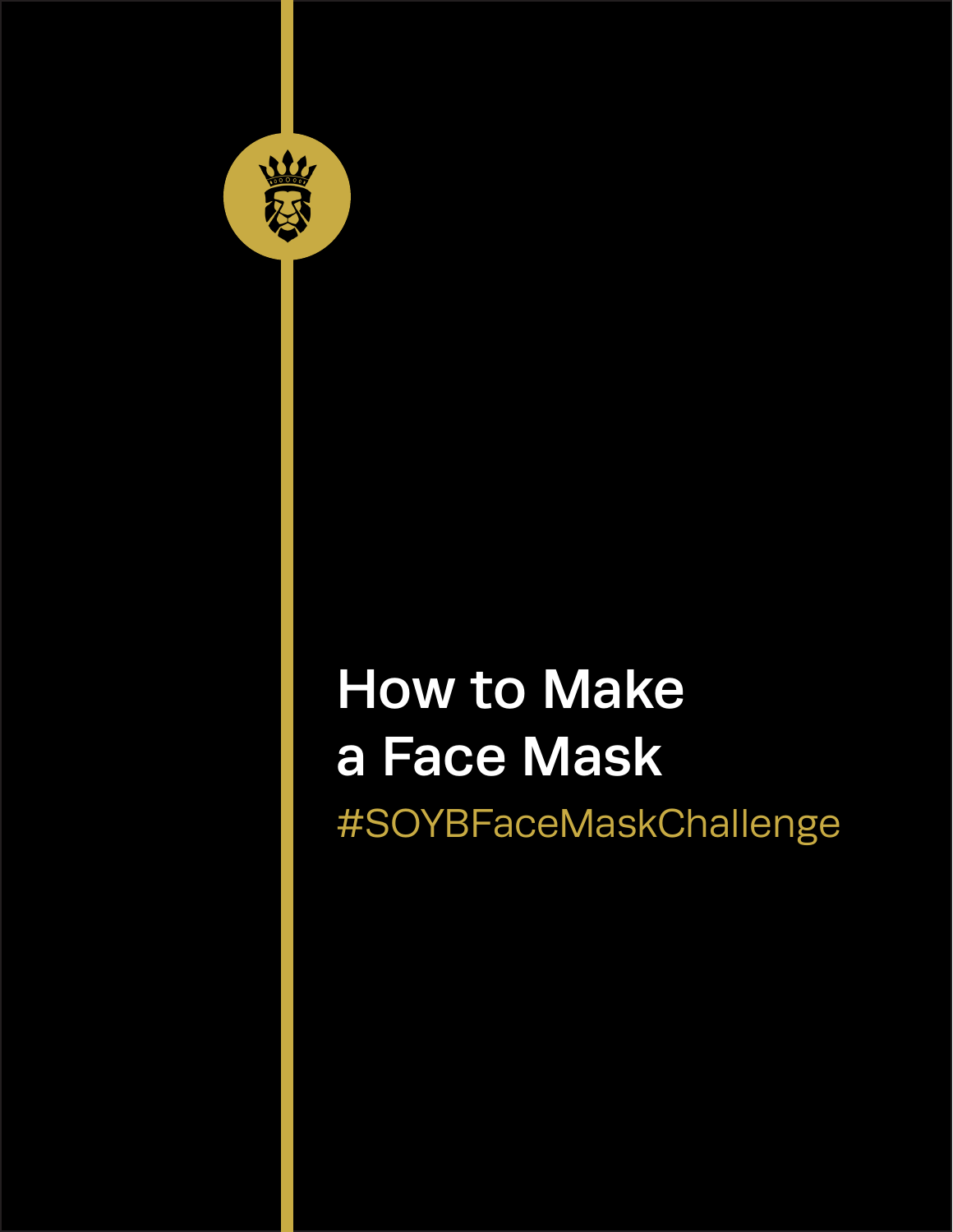## $u \cdot t \alpha$  Make  $\alpha$   $\Gamma$ aga $\Lambda$ Maak How to Make a Face Mask

#SOYBFaceMaskChallenge



## **WHAT YOU WILL NEED**

Fuper tower of concernier (optionar)<br>Pleats pattern (download below) tuler seen<br>seving Moobing 4 inch pipecieaner or tv<br>2 inch pieces of velcro Ruler &Pen *Video Link in Bio* 4 inch pipecleaner or twist tie<br>2 inch pieces of velcro **The initiative has been brought to you by King Bay in partnership with Ismaili Civic Civic Civic Civic Civic Civic Civic Civic Civic Civic Civic Civic Civic Civic Civic Civic Civic Civic Civic Civic Civic Civic Civic Civi** Adult Size: 9x16 inch with 7.5 inch elastic (2pcs) Youth Size: 8x15 inch with *he lifer* blastic (2pcs) Child Size: 7x14 inch with 6.5 inch elastic(2pcs) Ruler &Pen Child Size: 7x14 inch with 6.5 inch elastic(2pcs) Paper towel or coffee filter (Optional)

## **LEGEND**



Please see the video for detailed steps at www.mykingandbay.com



Fold fabric in **STEP 1** 

Fold fabric in half



**STEP 5** 

Place paper pattern for pleats.



**STEP 2** Stitch from edge to the mark



STEP 6 Stitch all around the mark



**STEP 3** Sew in the elastic



 $SIEPI$ Insert pipe cleaner inside, against the seam **STEP 7** 



**STEP 4** Flip inside out



Insert paper Insert paper **STEP 8** Insert paper towel for filter